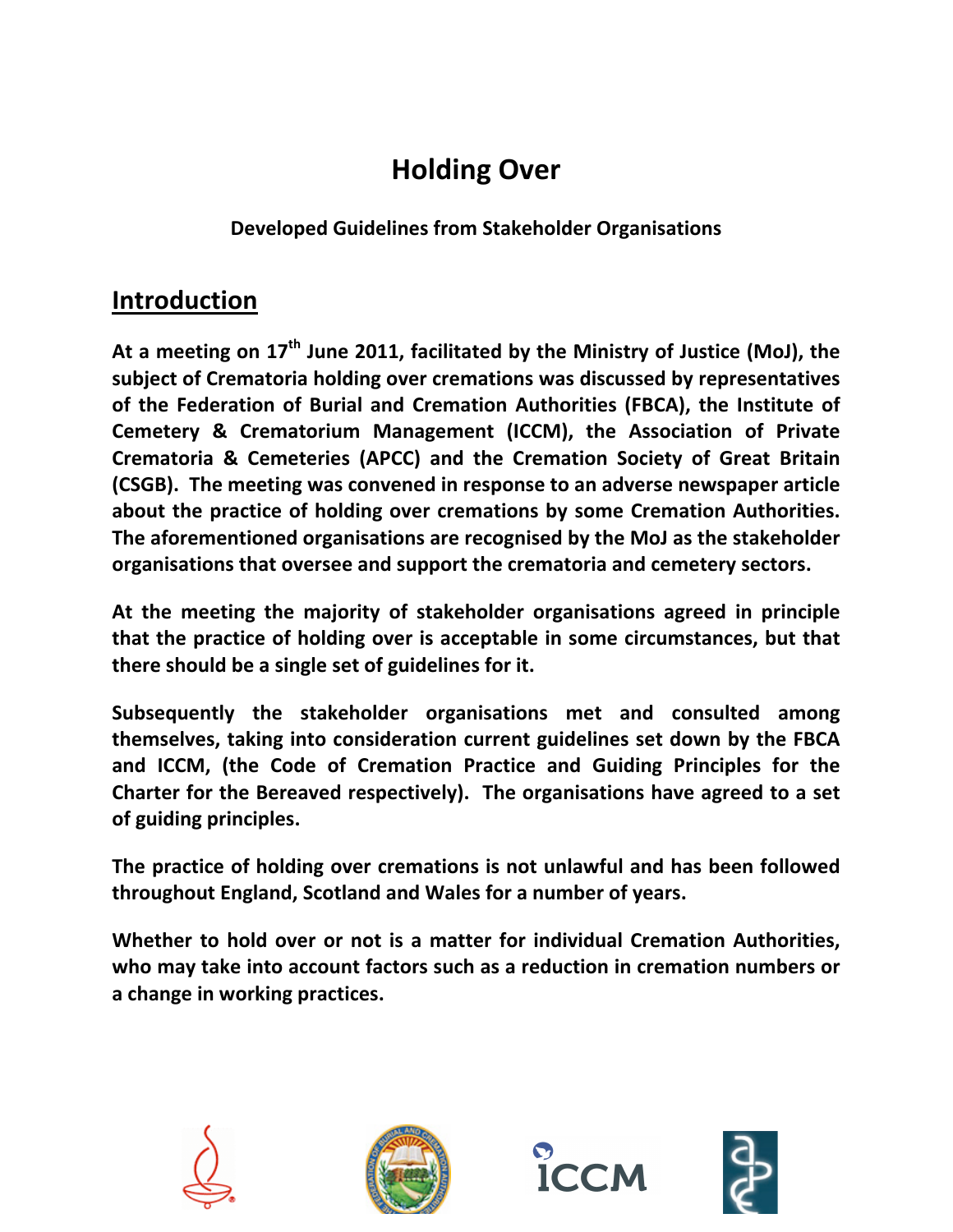## **Guiding Principles**

- **1. Standard Principle. If a Cremation Authority wishes to hold a cremation over** from the day the coffin is received at the crematorium and/or the funeral service takes place it must observe Principle 3 following.
- 2. **Environmental Impact.** Cremation Authorities are encouraged to minimise the environmental impact of cremations where practicable to do so. Carbon Dioxide (C02) from fossil fuels is emitted from cremators during the cremation process. The CO2 emissions are harmful to the environment and are at their highest when a cremator is in pre-heat mode. In order to ensure that cremators are used in the most efficient and least environmentally detrimental way a Cremation Authority may decide not to cremate on the same day as the coffin is received and/or the funeral service is held.
- **3. Holding Over. A Cremation Authority wishing to hold a cremation (or** cremations) over must comply with the following conditions:
	- a) It must not do so where the Applicant for Cremation insists on the cremation being carried out on the day that the coffin is received at the crematorium and/or the funeral service takes place.
	- **b)** Written consent must always be obtained from the Applicant or their **authorised! representative! where! the! Cremation! Authority! practices!** planned holding over. The method for obtaining written consent is not prescribed but can be decided by the Cremation Authority.

**If holding over becomes necessary due to mechanical failure, then In** these circumstances the Cremation Authority should inform the Applicant via the funeral director and either gain consent to hold over until the fault **is repaired or to allow cremation at an alternative crematorium. If this situation! occurs! outside! of! normal! operating! hours,! then! it! may! be!** considered impracticable under such circumstances to obtain the consent of the Applicant and therefore holding over should be arranged as a **temporary!solution.!**